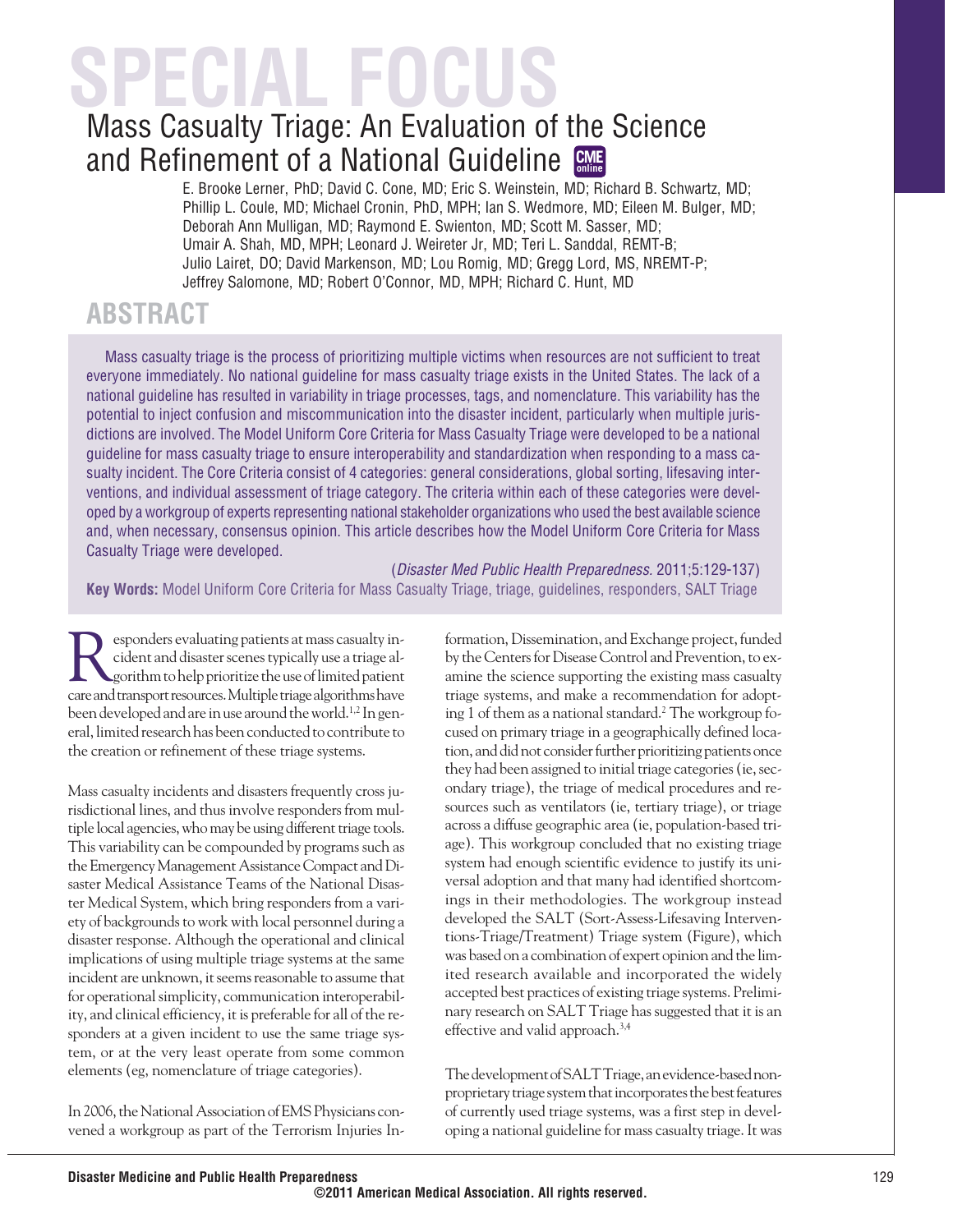#### **Mass Casualty Triage**

not flexible enough, however, to allow communities to modify their existing triage systems and materials to be compatible.Therefore, the workgroup, in cooperation with national government and nongovernment organizations, identified the need to develop the Model UniformCoreCriteriaforMassCasualtyTriage.Thesecriteriaidentify the key components that a triage system should include to meet the proposed national guideline. Although SALT Triage will remain a freely available triage system that meets all of the components of theCoreCriteria, agencies,manufacturers, communityleaders, and others also could develop or modify other existing triage systems to meet the Core Criteria. This allows for local flexibility but will ensure baseline interoperability between jurisdictions.

This article describes the process that was used to develop the Model Uniform Core Criteria for Mass Casualty Triage. It is intended to provide background information for the process of developing the position paper that is published separately.

### **PROCESS OF DEVELOPING THE MODEL UNIFORM CORE CRITERIA**

The original intent of the Terrorism Injuries Information, Dissemination, and Exchange workgroup was to identify a triage system that could be put forth as the "best" and thus be recommended for adoption across the United States as the national triage system. As the group researched the available science, however, it was determined that no single system could be recommended.2 Using the available science and expert opinion,

#### the workgroup developed a new triage system, SALT Triage.<sup>5</sup> The SALT Triage system was conceptually endorsed by the American College of Emergency Physicians, American College of Surgeons Committee on Trauma, American Trauma Society, National Association of EMS Physicians, National Disaster Life Support Education Consortium, and State and Territorial Injury Prevention Directors Association.<sup>5</sup> This nonproprietary triage system is specific and has limited flexibility for integration into existing triage schemes or for the development of new triage schemes. The identification of core criteria related to mass casualty triage was deemed necessary to establish a national guideline that allowed for such flexibility. The guideline would allow localities and manufacturers to incorporate those criteria into their planned triage systems and to more easily adapt existing tools to conform to a standard. This process would create interoperability but still allow flexibility for the triage system to reflect local needs and allow for creativity and innovation when developing new triage systems.

An expanded workgroup was established that consisted of some of the members of the original workgroup that developed SALT Triage, along with additional representatives of government and nongovernment agencies who were selected by those organizations based on their knowledge of mass casualty triage. (The Box lists the members of the workgroup, their affiliations, and any potential conflict of interest disclosures.)

# **FIGURE**

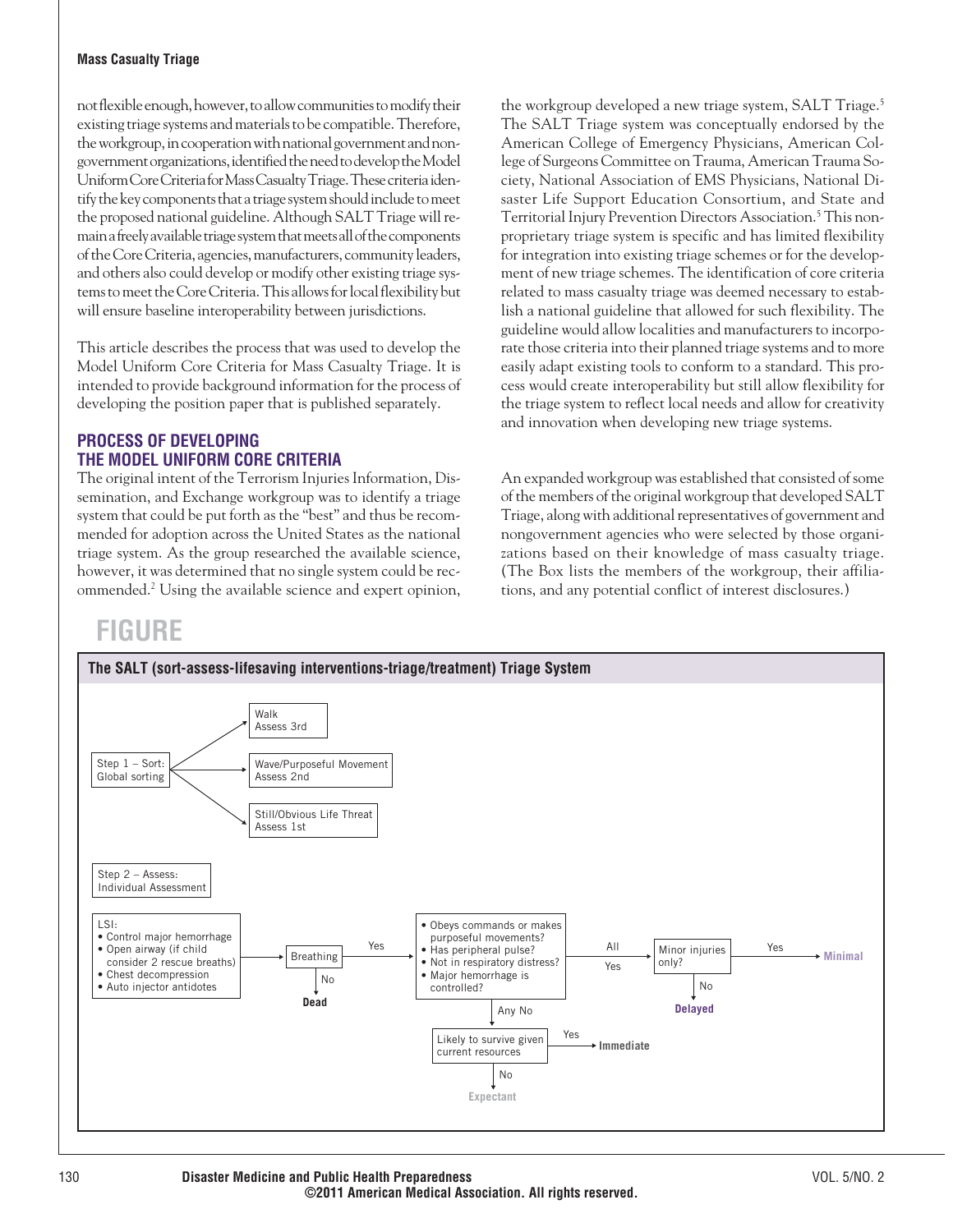# **BOX**

### **Members of the Workgroup**

| Name                                                  | Institution                                                                                                                                                                                                                                             | Representing                                                            | <b>Disclosures</b>                                                                                                                                                                                         |
|-------------------------------------------------------|---------------------------------------------------------------------------------------------------------------------------------------------------------------------------------------------------------------------------------------------------------|-------------------------------------------------------------------------|------------------------------------------------------------------------------------------------------------------------------------------------------------------------------------------------------------|
| Eileen Bulger, MD*                                    | Professor, Department of Surgery, University of Washington                                                                                                                                                                                              | American College of Surgeons<br>Committee on Trauma                     | None                                                                                                                                                                                                       |
| David Cone, MD*                                       | Associate Professor, Department of Emergency Medicine,<br><b>Yale University</b>                                                                                                                                                                        | National Association of EMS<br>Physicians                               | Receive funding from CDC, Laerdal<br>Foundation for Acute Medicine, and Uppsala<br>University to study triage using virtual reality                                                                        |
| Phillip Coule, MD*                                    | Professor and Vice-Chairman for Business Development,<br>Department of Emergency Medicine, Medical College of<br>Georgia: Medical Director, Augusta Fire Department                                                                                     | <b>NDLSF</b>                                                            | Intellectual: developer of NDLSF, including<br><b>MASS triage process</b>                                                                                                                                  |
| Michael Cronin, PhD, MPH<br>Jeffrey Hammond, MD, MPH* | Director of Programs, American Trauma Society<br>Independent                                                                                                                                                                                            | American Trauma Society<br>None                                         | None<br>None                                                                                                                                                                                               |
| Julio Lairet, DO                                      | Major, US Air Force, MC; Director of Enroute Care Research<br>Center; AF/SG consultant for Critical Care Air Transport;<br>Assistant Professor of Military and Emergency Medicine,<br>Uniformed Services University of Health Sciences                  | American College of<br><b>Emergency Physicians</b>                      | None                                                                                                                                                                                                       |
| Fergus J. Laughridge                                  | EMS Program Manager, Nevada State Health Division, HSPER                                                                                                                                                                                                | Nevada Southern Health<br>District                                      | None                                                                                                                                                                                                       |
| E. Brooke Lerner, PhD*                                | Associate Professor, Department of Emergency Medicine,<br><b>Medical College of Wisconsin</b>                                                                                                                                                           | National Association of EMS<br>Physicians                               | None                                                                                                                                                                                                       |
| Gregg Lord, MS, NREMT-P *                             | Commissioner,<br>National Commission on Children & Disasters. The George<br><b>Washington University</b>                                                                                                                                                | None                                                                    | None                                                                                                                                                                                                       |
| David Markenson, MD*                                  | Director, Center for Disaster Medicine, New York Medical<br>College; Vice President and Medical Director, Disaster<br>Medicine and Regional Emergency Services, Maria Fareri<br>Children's Hospital at Westchester Medical Center                       | None                                                                    | None                                                                                                                                                                                                       |
| Connie A. Meyer, RN, MICT                             | President-Elect National Association of EMTs: EMS Captain,<br>Johnson County Med-Act                                                                                                                                                                    | National Association of EMTs                                            | None                                                                                                                                                                                                       |
| Deborah Ann Mulligan, MD                              | Director, Institute for Child Health Policy; Professor of<br>Pediatrics, Center for Bioterrorism and All-Hazards<br>Preparedness, Nova Southeastern University; Chair Executive<br>Council on Communications & Media, American Academy of<br>Pediatrics | American Academy of<br>Pediatrics                                       | None                                                                                                                                                                                                       |
| Nick Nudell *                                         | Partner, SafeTech Solutions LLP                                                                                                                                                                                                                         | <b>National EMS Management</b><br>Association                           | None                                                                                                                                                                                                       |
| Robert O'Connor, MD, MPH*                             | Professor and Chair, Department of Emergency Medicine,<br>University of Virginia Health System                                                                                                                                                          | National Association of EMS<br>Physicians                               | None                                                                                                                                                                                                       |
| Lou Romig, MD                                         | Pediatric Emergency Medicine, Miami Children's Hospital                                                                                                                                                                                                 | American Academy of<br>Pediatrics                                       | Financial and intellectual: owner/director of<br>Team Life Support Inc and developer of<br>JumpSTART Triage; intellectual: unpaid<br>pediatric consultant to ThinkSharp Inc for<br>the Sacco Triage Method |
| Jeffrey Salomone, MD*                                 | Associate Professor, Department of Surgery, Emory<br>University School of Medicine                                                                                                                                                                      | American College of Surgeons<br>Committee on Trauma                     | None                                                                                                                                                                                                       |
| Teri Sanddal, REMT-B*                                 | Associate Director, Critical Illness and Trauma Foundation Inc                                                                                                                                                                                          | None                                                                    | Developer of training programs pertaining to<br>START and JumpSTART                                                                                                                                        |
| Joseph Schmider*                                      | Director, Bureau of EMS, Pennsylvania Department of Health;<br>Chair, NASEMSO                                                                                                                                                                           | NASEMS <sub>0</sub>                                                     | None                                                                                                                                                                                                       |
| Richard Schwartz, MD*                                 | Professor and Chair, Department of Emergency Medicine,<br>Medical College of Georgia                                                                                                                                                                    | National Association of EMS<br>Physicians                               | Intellectual: developer of NDLSF, including<br>MASS triage process                                                                                                                                         |
| Umair A. Shah, MD, MPH<br>Raymond Swienton, MD*       | Deputy Director, HCPHES<br>Associate Professor, Surgery and Emergency Medicine,                                                                                                                                                                         | <b>NACCHO</b><br><b>NDLSF</b>                                           | None<br>None                                                                                                                                                                                               |
| lan Wedmore, MD*                                      | University of Texas Southwestern<br>Emergency Medicine Consultant to the US Army Surgeon                                                                                                                                                                | National Association of EMS                                             | None                                                                                                                                                                                                       |
| Eric S. Weinstein, MD*                                | General<br>Independent                                                                                                                                                                                                                                  | <b>Physicians</b><br>American College of<br><b>Emergency Physicians</b> | None                                                                                                                                                                                                       |
| Leonard J. Weireter Jr, MD                            | Arthur and Marie Kirk Family Professor of Surgery, Eastern<br>Virginia Medical School; Medical Director, Shock Trauma<br>Center, Sentara Norfolk General Hospital                                                                                       | American College of Surgeons<br>Committee on Trauma                     | None                                                                                                                                                                                                       |
| Cathy Gotschall, ScD<br>(government liaison)          | Senior Health Scientist, National Highway Traffic Safety<br>Administration                                                                                                                                                                              | None                                                                    | None                                                                                                                                                                                                       |
| Richard Hunt, MD*<br>(government liaison)             | Director, Division of Injury Response, National Center for<br>Injury Prevention and Control, CDC                                                                                                                                                        | None                                                                    | None                                                                                                                                                                                                       |
| Jon Krohmer, MD*<br>(government liaison)              | Deputy Chief Medical Officer, Department of Homeland<br>Security                                                                                                                                                                                        | None                                                                    | None                                                                                                                                                                                                       |
| Scott M. Sasser, MD*<br>(government liaison)          | Associate Professor, Department of Emergency Medicine,<br>Emory University; Division of Injury Response, National<br>Center for Injury Prevention and Control, CDC                                                                                      | None                                                                    | None                                                                                                                                                                                                       |
| Gamunu Wijetunge*<br>(government liaison)             | <b>EMS Specialist, National Highway Traffic Safety</b><br>Administration                                                                                                                                                                                | None                                                                    | None                                                                                                                                                                                                       |
| Tasmeen Weik*<br>(government liaison)                 | Executive Director, EMSC National Resource Center,<br><b>Children's National Medical Center</b>                                                                                                                                                         | None                                                                    | None                                                                                                                                                                                                       |

AF/SG, Air Force Surgeon General Consultant; CDC, Centers for Disease Control and Prevention; EMS, emergency medical services; EMSC, Emergency Medical Services Corporation; EMTs, emergency medical technicians; HCPHES, Harris County Public Health & Environmental Services; HSPER, Bureau of Health, Statistics, Planning, Epidemiology, and Response; MC, Medical Corps; NACCHO, National Association of County and City Health Officials; NASEMSO, National Association of State EMS Officials; NDLS, National Disaster Life Support Foundation. \*Member of the original workgroup that developed SALT Triage.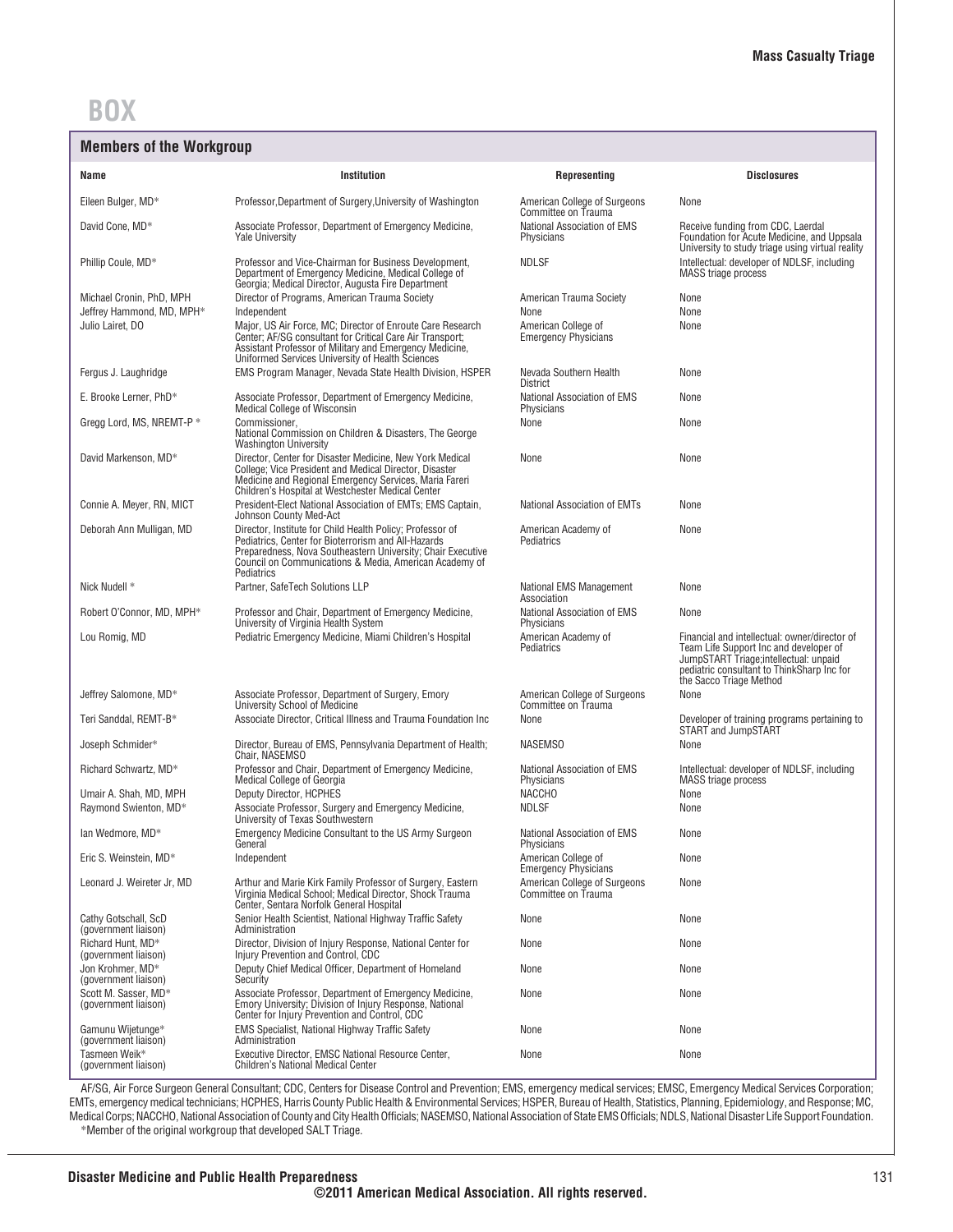#### **Mass Casualty Triage**

The Core Criteria were designed by the workgroup to reflect the available science, while acknowledging that there are significant gaps in research. When no science was available, decisions were made by expert consensus derived from clinical and operational experience with available triage systems. The criteria apply only to providers who are organizing multiple victims in 1 or more discrete geographic locations, regardless of the size of the incident. The criteria also address only primary triage and do not consider secondary or tertiary triage. The criteria are classified by whether they were supported by available direct scientific evidence ("science"), indirect scientific evidence ("indirect science"), or expert consensus ("consensus"), and whether they were used in existing triage systems.

It is recognized that these are not commonly used terms; however, the breadth of the available research articles was limited, so these basic categories were used rather than a formal level of evidence evaluation. Furthermore, a formalized literature evaluation was not done. It is hoped that future efforts will involve such an evaluation and improve upon this process.

"Science" was defined as the existence of at least 1 peer-reviewed publication that explicitly tested the criterion in regard to mass casualty triage. The data within those articles were found to support the concept identified in the criteria, but the workgroup did not score the articles based on the quality of the study. Therefore, this designation indicates that data exist, but the strength of its support is not represented. "Indirect science" was defined as the existence of at least 1 peer-reviewed publication that studied the criterion under different circumstances or in a different patient population. Again, this term was not intended to reflect the strength of the evidence within the cited publications, but instead to reflect the population that was studied. "Consensus" was defined as criteria that were unanimously agreed to by the workgroup; there also may be existing nonresearch publications that support the concept. A criterion was considered to be part of an existing triage system if it was included in 1 or more of the triage systems that are in use today, excluding SALT Triage.

The Model Uniform Core Criteria for Mass Casualty Triage include 4 general categories: general considerations, global sorting, lifesaving interventions, and assignment of triage categories.

### **CATEGORY 1: GENERAL CONSIDERATIONS**

The category "general considerations" consists of criteria that apply generally to any triage system (Table 1). All but 2 of the criteria in this section are based on consensus, with some supporting literature; these are not peer-reviewed research studies, but

## **TABLE 1**

| <b>General Considerations</b>                                                                                                                                                                                                                                |                                                     |                                               |
|--------------------------------------------------------------------------------------------------------------------------------------------------------------------------------------------------------------------------------------------------------------|-----------------------------------------------------|-----------------------------------------------|
| Criteria                                                                                                                                                                                                                                                     | <b>Basis</b>                                        | <b>Used by Other</b><br><b>Triage Systems</b> |
| 1.1 Triage systems and all of their components must apply to all ages and populations of patients.<br>1.2 Triage systems must be applicable across the broad range of mass-casualty incidents in which there is a<br>single location with multiple patients. | Indirect science $6,7$<br>Consensus <sup>8-10</sup> | Yes                                           |
| 1.3 Triage systems must be simple, easy to remember, and amenable to quick memory aids.                                                                                                                                                                      | Indirect science <sup>6,11</sup>                    | Yes                                           |
| 1.4 Triage systems must be rapid to apply and practical for use in an austere environment.                                                                                                                                                                   | Consensus <sup>12</sup>                             | Yes                                           |
| 1.5 Triage systems are resource dependent, and the system must allow for dynamic triage decisions based on<br>changes in available resources and patient conditions.                                                                                         | Consensus <sup>13</sup>                             | Yes                                           |
| 1.6 The triage system must require that the assigned triage category for each patient be visibly identifiable (eq.<br>triage tags, tarps, markers).                                                                                                          | Consensus                                           |                                               |
| 1.7 Triage is dynamic and reflects patient condition and available resources at the time of assessment.<br>Assessments must be repeated whenever possible and categories adjusted to reflect changes.                                                        | Consensus <sup>10,14-18</sup>                       |                                               |

# **TABLE 2**

| <b>Global Sorting</b>                                                                                                                                                                                                                                                                                                         |                                         |                                               |
|-------------------------------------------------------------------------------------------------------------------------------------------------------------------------------------------------------------------------------------------------------------------------------------------------------------------------------|-----------------------------------------|-----------------------------------------------|
| Criteria                                                                                                                                                                                                                                                                                                                      | <b>Basis</b>                            | <b>Used by Other</b><br><b>Triage Systems</b> |
| 2.1 Simple commands must be used initially to prioritize victims for individual assessment.                                                                                                                                                                                                                                   | Indirect science <sup>19-21</sup>       | Yes                                           |
| 2.2 The first priority for individual assessment is to identify those who are likely to need a lifesaving intervention.<br>They can be identified as those who are unable to follow commands and do not make purposeful movements,<br>or those who have an obvious threat to life (eq. life-threatening external hemorrhage). | Indirect science <sup>14-16,19-21</sup> |                                               |
| 2.3 The second priority for individual assessment is to identify those who are unable to follow the command to ambu-<br>late to an assigned place but are able to follow other commands (eg, wave) or make purposeful movement.                                                                                               | Indirect science <sup>19-21</sup>       |                                               |
| 2.4 The last priority for individual assessment is to identify those who follow commands by ambulating to an assigned<br>place (or make purposeful movements) and have no obvious life-threatening conditions (eq. life-threatening external<br>hemorrhage).                                                                  | Indirect science <sup>19-21</sup>       | Yes                                           |
| 2.5 All patients must be assessed individually regardless of their initial prioritization during global sorting. This includes Indirect science <sup>21,22</sup><br>the assessment of walking patients as soon as resources are available.                                                                                    |                                         |                                               |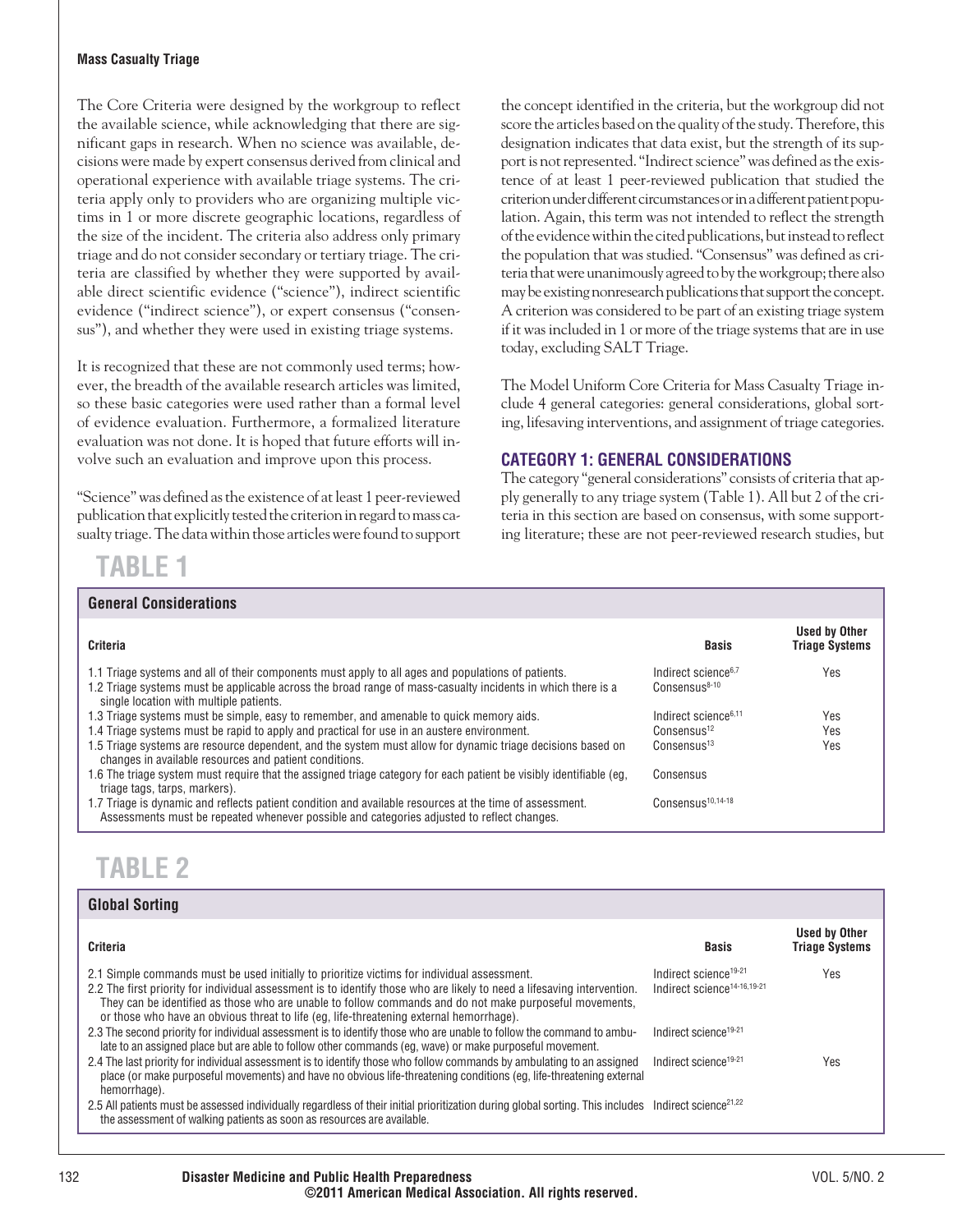# **TABLE 3**

#### **Lifesaving Interventions**

| Criteria                                                                                                                                                                                                                                                                                                   | <b>Basis</b>                                                                                                             | <b>Used by Other</b><br><b>Triage Systems</b> |
|------------------------------------------------------------------------------------------------------------------------------------------------------------------------------------------------------------------------------------------------------------------------------------------------------------|--------------------------------------------------------------------------------------------------------------------------|-----------------------------------------------|
| 3.1 Lifesaving interventions are considered for each patient and provided as necessary, before assigning<br>a triage category. Patients must be assigned a triage category according to their condition after any<br>lifesaving interventions.                                                             | Indirect science <sup>9,14-16,23</sup>                                                                                   | Yes                                           |
| 3.2 Lifesaving interventions are performed only if the equipment is readily available, the intervention is<br>within the provider's scope of practice, the intervention can be performed quickly (ie, in less than 1<br>min), and the intervention does not require the provider to stay with the patient. | Consensus                                                                                                                |                                               |
| 3.3 Lifesaving interventions include the following: controlling life-threatening external hemorrhage,<br>opening the airway using basic maneuvers (for an apneic child, consider 2 rescue breaths),<br>performing chest decompression, and providing autoinjector antidotes.                               | Science:hemorrhage, 14-16, 23-27<br>chest decompression, 28-30<br>airway, <sup>23</sup> autoinjector<br>antidotes $9,31$ |                                               |

instead are articles that describe the opinions of other experts in the field. The lack of research in this category reflects the difficulties that are encountered in studying these ideas.<sup>8</sup> Specifically, randomized clinical trials during an actual mass casualty event are likely not possible, nor are other prospective designs. Therefore, it is likely that any recommendations for mass casualty triage must be based on retrospective studies, simulation studies, or studies involving other patient populations.

Criteria 1.1 and 1.3 are supported by indirect science. Criterion 1.1 describes the general idea that triage systems must apply to all ages and populations of patients. This concept is indirectly supported by a study in Taipei, which found that during an actual mass casualty incident, none of the pediatric patients were triaged, compared to 86% of the adult patients in a system that used a separate pediatric triage system.<sup>6</sup> Wallis and Carley found that when triaging pediatric patients in an emergency department, the CareFlight system, which can be used for both adults and children, performed the best compared to JumpSTART, START, and the Pediatric Triage Tape, although the difference between CareFlight and the Pediatric Triage Tape was minimal.7 Although neither of these articles directly supports the criterion, both suggest that a single system that can be accurately applied to all patients likely is optimal.

Criterion 1.3 states that triage systems must be simple, easy to remember, and amenable to quick memory aids. This is indirectly supported by a study by Kilner and Hall that found that triage accuracy improved when a memory aid was provided.<sup>11</sup> Furthermore, a study by Wang and Hung noted that there was a performance gap among EMS personnel performing actual mass casualty triage; they attributed this to personnel having difficulty recalling triage procedures.6

### **CATEGORY 2: GLOBAL SORTING**

Global sorting provides criteria for approaching a scene and organizing individuals before they are assessed by a responder one at a time (Table 2). These criteria require the use of verbal commands to prioritize patients into 1 of 3 categories for individual assessment. Each criterion is supported by indirect science, primarily by 3 articles that illustrated associations between the ability to follow commands and severity of injury or the need for lifesaving interventions.19-21 In other words, a victim who cannot follow the command to walk to a designated location or to wave his or her hand is the most likely to need immediate treatment.

Prioritizing patients who are the most likely to need lifesaving interventions first is further supported by the work of Kragh et al, who demonstrated improved survival if the bleeding of patients with uncontrolled extremity hemorrhage was controlled with a tourniquet.<sup>14-16</sup> If a first responder is able to rapidly identify victims with uncontrolled extremity hemorrhage, the responder's immediately applying a tourniquet will most likely improve the chance of survival. However, data from the 2004 Madrid train bombings and an emergency department– based study suggest that patients with significant injuries may be among those at the scene who follow the direction to walk.<sup>21,22</sup> With this in mind, it is recommended that all patients be assessed individually at some point during the triage process, regardless of their ability to walk or wave.

It is important to emphasize that global sorting is not intended to be completely accurate. It is possible that individuals will not follow the commands correctly and thus will be prioritized incorrectly. For example, an individual who has tympanic membrane rupture as a result of injuries sustained in a blast incident may be unable to hear verbal commands to walk to the designated area. Similarly, people who do not speak English may not be able to understand commands given only in English. Unaccompanied children and/or individuals who have sustained head injuries and brain trauma may be ambulatory and may wander without purpose. Alternatively, it is possible that minimally injured or noninjured victims may carry injured children or smaller adults to the designated area when the "walk" command is given. Although there is no scientific evidence to support these possibilities, it was the consensus of the panel, with support of the published data described above, that every victim must be assessed individually.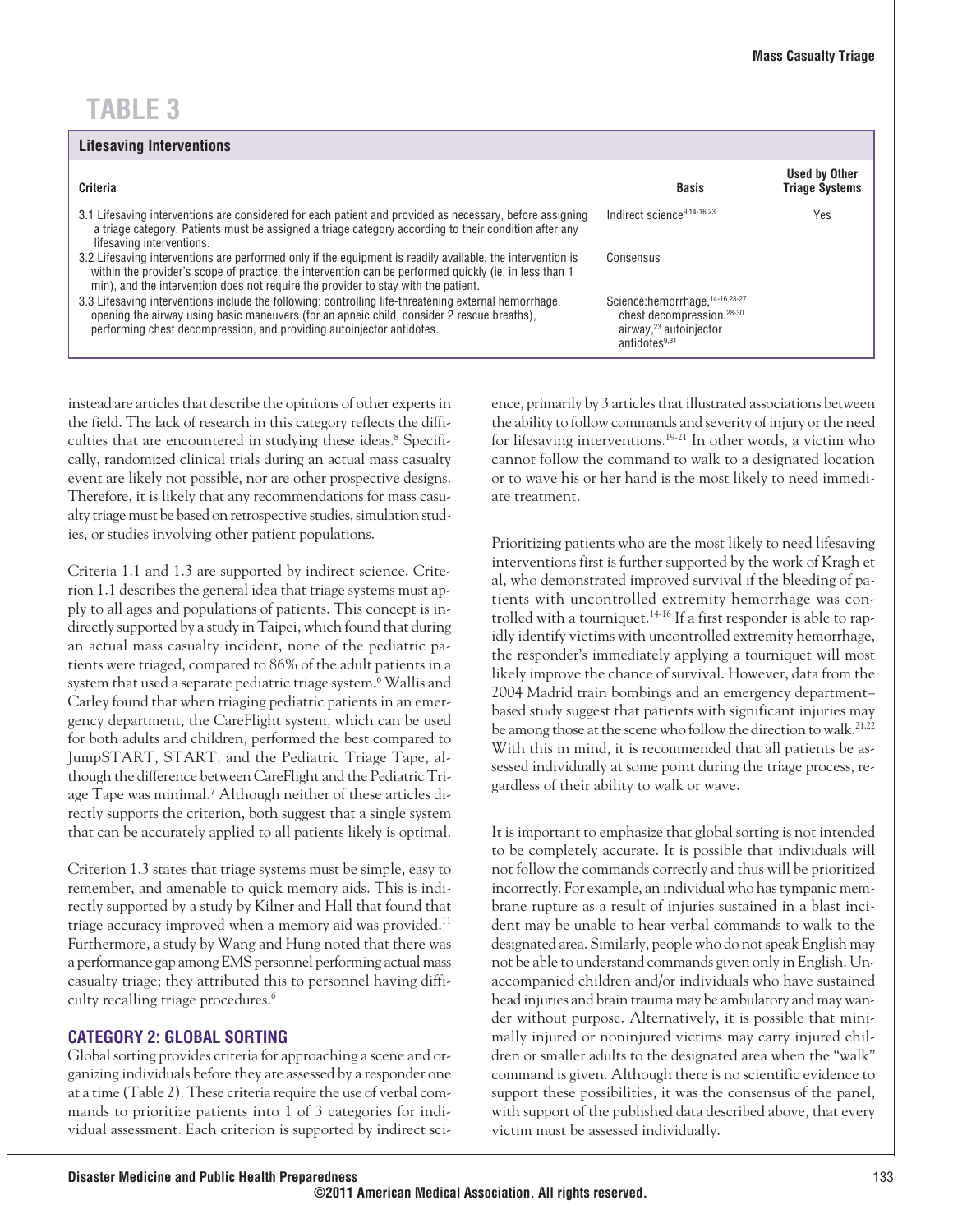# **TABLE 4**

#### **Individual Assessment**

| <b>Criteria</b>                                                                                                                                                                                                                                                                                                                                                                                                                         | <b>Basis</b>                                           | <b>USED BY UTHER</b><br><b>Triage Systems</b> |
|-----------------------------------------------------------------------------------------------------------------------------------------------------------------------------------------------------------------------------------------------------------------------------------------------------------------------------------------------------------------------------------------------------------------------------------------|--------------------------------------------------------|-----------------------------------------------|
| 4.1 Each victim must be assigned to 1 of 5 triage categories (immediate, delayed, minimal, expectant,<br>dead). Each category must be represented with an associated color: immediate/red, delayed/yellow,<br>minimal/green, expectant/gray, dead/black.                                                                                                                                                                                | Consensus                                              | Yes                                           |
| 4.2 Assessment must not require counting or timing vital signs and instead use yes-or-no criteria.<br>Diagnostic equipment must not be used for initial assessment.                                                                                                                                                                                                                                                                     | Indirect science <sup>35-40</sup>                      |                                               |
| 4.3 Capillary refill must not be used as a sole indicator of peripheral perfusion.                                                                                                                                                                                                                                                                                                                                                      | Science <sup>35,41</sup>                               | Yes                                           |
| 4.4 Patients who are not breathing after 1 attempt to open their airway (in children, 2 rescue breaths may<br>also be given) must be classified as dead and visually identified as such.                                                                                                                                                                                                                                                | Consensus <sup>4,28</sup>                              | Yes                                           |
| 4.5 Patients are categorized as immediate if they are unable to follow commands or make purposeful<br>movements, OR they do not have a peripheral pulse, OR they are in obvious respiratory distress, OR<br>they have a life-threatening external hemorrhage; provided their injuries are likely to be survivable given<br>available resources.                                                                                         | Indirect<br>Science <sup>14-16,19-21,35,36,43-46</sup> | Yes                                           |
| 4.6 Patients are categorized as expectant if they are unable to follow commands or make purposeful<br>movements OR they do not have a peripheral pulse, OR they are in obvious respiratory distress, OR<br>they have a life-threatening external hemorrhage, AND they are unlikely to survive given the available<br>resources. These patients should receive resuscitation or comfort care when sufficient resources are<br>available. | Indirect Science <sup>20,21,47-54</sup>                | Yes                                           |
| 4.7 Patients are categorized as delayed if they are able to follow commands or make purposeful<br>movements, AND they have peripheral pulse, AND they are not in respiratory distress, AND they do not<br>have a life-threatening external hemorrhage, AND they have injuries that are not considered minor.                                                                                                                            | Indirect science <sup>19-21,35,36,46</sup>             | Yes                                           |
| 4.8 Patients are categorized as minimal if they are able to follow commands or make purposeful<br>movements, AND they have peripheral pulse, AND they are not in respiratory distress, AND they do not<br>have a life-threatening external hemorrhage, AND their injuries are considered minor.                                                                                                                                         | Indirect<br>science <sup>19-21,35,36,44-46</sup>       | Yes                                           |
| 4.9 Patients categorized as immediate are the first priority for treatment and/or transport, followed by<br>patients categorized as delayed and minimal. Patients categorized as expectant should be provided with<br>treatment and/or transport as resources allow. Efficient use of transport assets may include mixing<br>categories of patients and using alternate forms of transport.                                             | Indirect science <sup>10,18-21,54,55</sup>             | Yes                                           |

### **CATEGORY 3: LIFESAVING INTERVENTIONS**

The third category of the Model Uniform Core Criteria is "lifesaving interventions (Table 3). The interventions selected in this section are actions that are supported by direct science and known to be lifesaving if provided early, and in many cases they may change the urgency of a victim's condition. For example, a victim with uncontrolled extremity hemorrhage needs immediate care; if a first responder applies a tourniquet immediately to that victim and controls the hemorrhage, it will improve that victim's chances of survival. This is supported by data from Kragh et al, in which it was noted that when a tourniquet was applied when shock was absent, there was a significant association with survival (90% vs 10%; *P* < .001).<sup>14</sup> Controlling a victim's hemorrhage immediately may also extend the time before that victim requires definitive care, allowing another victim to be treated and/or transported first, while not diminishing the chance of the first victim surviving his or her injury.

The selected interventions are actions that most field providers are capable of performing and are those for which the needed resources are likely to be readily available to immediately perform the intervention. It is important to note, however, that if the procedures are beyond the scope of practice of the triage personnel or if they do not have the tools, training, or both to perform the intervention, then the intervention should not be attempted. Some of these lifesaving skills are taught typically in cardiopulmonary resuscitation and trauma courses as "standard of care," and therefore the workgroup believed that the recommended interventions were based on available science.<sup>32-34</sup>

The recommendation (criterion 3.1) that these interventions be provided before assigning a triage category is based on indirect science, mainly related to findings by the military of the need for immediate hemorrhage control.14-16,23 Some data also detail the need for chemical-agent antidotes early in a response to an incident involving a chemical release.<sup>9</sup>

### **CATEGORY 4: INDIVIDUAL ASSESSMENT OF TRIAGE CATEGORY**

There are 9 criteria in the "individual assessment of triage" category (Table 4). The first of these criteria establishes that primary triage will consist of 5 triage categories, and each category will be represented by a standardized color. There is no scientific evidence to support the number of categories or the colors used, but these are, in general, consistent with the most commonly used triage systems, and thus the de facto standard of care.

Criterion 4.2, which states that victim assessment must be simple and not require the use of equipment, is based on indirect science. Some preliminary studies demonstrate that radial pulse quality, respiratory rate, and the motor component of the Glasgow Coma Scale (eg, the ability to follow commands) were

**Used by Other**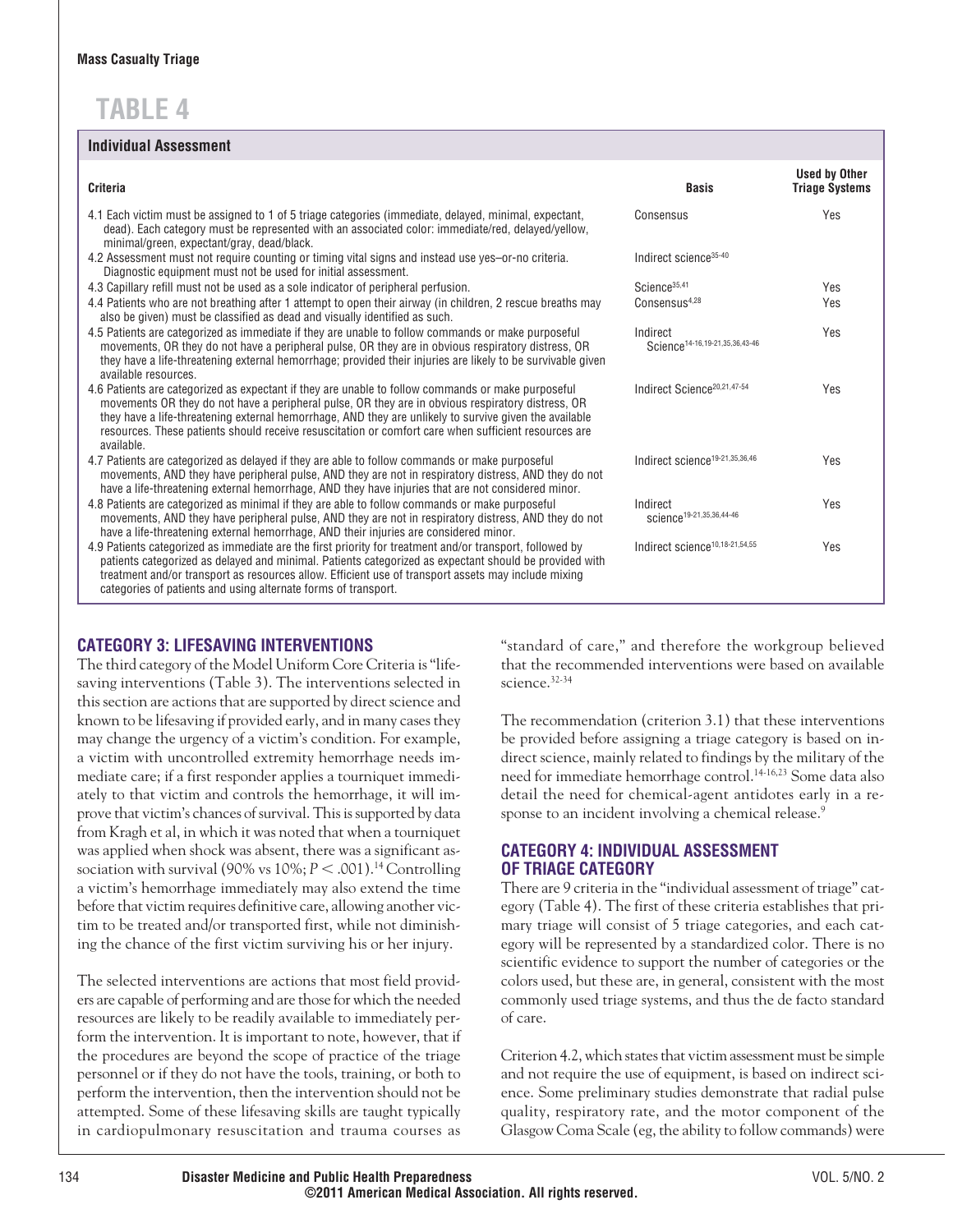reliable methods for identifying victims who needed treatment.<sup>35-37</sup> Furthermore, the use of diagnostic equipment in the field may not enhance the ability of the rescuer to identify victims who need immediate treatment.<sup>36,38</sup> Finally, the measurement of vital signs in children compared to adults is more difficult and time consuming.<sup>39</sup> Taken together, all of these factors led the workgroup to recommend against using diagnostic equipment to measure injury severity, and to note that basic observations such as presence of a radial pulse can be accomplished quickly and are sufficient to identify patients who need immediate care.

Although several triage systems use or have used capillary refill to identify severely injured victims, 2 studies have shown this to be a poor predictor of outcome in adults.<sup>35,41</sup> The workgroup agreed that there is no scientific evidence for the use of capillary refill when triaging patients and that it should not be used to assess circulation. The recommendation that patients who are not breathing should be considered dead was made based on consensus, but is also supported by the International Liaison Committee on Resuscitation, which recommends initiating cardiopulmonary resuscitation for any victim who is not breathing or moving,<sup>33</sup> and the finding that during the 1995 Oklahoma City bombing, no victim who received cardiopulmonary resuscitation survived<sup>42</sup>; however, this is obviously a resource-based decision. Although the survival rate for traumatic cardiac arrest is low (typically  $<$  5%), it is not zero.<sup>56</sup> When sufficient personnel and resources exist, efforts can and should be made to resuscitate these patients (however, by definition this situation would not be considered a mass casualty incident).

Criteria 4.5 to 4.8 describe the criteria for assigning a triage category. These criteria are supported by indirect science in that there are numerous research articles in the non–mass casualty setting supporting the treatment/transport priority of patients with the listed signs and symptoms. The final criterion, 4.9, discusses the priority of treatment/transport once patients are categorized. The Model Uniform Core Criteria are focused only on primary triage. The workgroup acknowledges that additional work is needed to develop a national guideline for secondary triage that would better address the issue of how to prioritize patients within these 5 triage categories. Furthermore, such a protocol would need to address the nuances of transport decisions and modalities as well as destination decisions. These issues are not addressed in the Core Criteria; criterion 4.9 instead simply identifies the priority order of the 5 triage categories.

### **CONCLUSIONS AND FUTURE DIRECTIONS**

The Model Uniform Core Criteria for Mass Casualty Triage were designed to increase interoperability among various mass casualty triage protocols. Systems/communities can choose to modify their protocols to meet the developed criteria or they can choose to adopt SALT Triage, a freely available triage system that already meets the Core Criteria. A comparison between a locality's current mass casualty triage protocol and the Model Uniform Core Criteria for Mass Casualty Triage likely would reveal that only small changes to the currently used triage system would need to be made for the present protocol to be compliant.

The intent of the Core Criteria is to ensure that providers at a mass casualty incident use triage methodologies that incorporate core principles in an effort to promote interoperability and standardization. At a minimum, each triage system must incorporate the basic criteria that are listed in the Core Criteria. Mass casualty triage systems in use can be modified using these criteria to ensure interoperability and standardization.

The gaps in science are clear and stated within the present article. The intent of the workgroup was that as more science becomes available, the criteria will be updated to reflect the change in knowledge and that a formalized literature review would be conducted to support future updates. This may be similar to the review of the cardiac arrest treatment literature by the International Liaison Committee on Resuscitation that takes place every 5 years.57 If changes are made to the Model Uniform Core Criteria for Mass Casualty Triage, the SALT Triage scheme will be simultaneously adjusted so that it is always compliant with the Core Criteria. The exact process for these updates is not yet defined, but it is hoped that at regular intervals (eg, 5-year intervals) a workgroup will be convened to review the current literature through a formalized literature review and determine whether there is new evidence that supports or refutes any of the elements of the criteria. Future workgroups would then incorporate this updated information into the Core Criteria and generate a list of revised criteria.

It is also important to conclude by noting that this guideline only scratches the surface of the decisions that need to be made during a mass casualty incident. In the future, the Model Uniform Core Criteria need to be expanded to address issues surrounding secondary triage, including ordering transport, selecting destinations, patient tracking, and keeping together families with small children. Furthermore, triage is only a small part of the overall response to a mass casualty incident, and all response activities should be conducted within the community's formal response system.

**Author Affiliations:** Dr Lerner is with the Department of Emergency Medicine, Medical College of Wisconsin; Dr Cone is with the Department of Emergency Medicine, Yale University; Dr Weinstein is with the American College of Emergency Physicians and Carolinas Hospital System; Drs Schwartz and Coule are with the Department of Emergency Medicine, Medical College of Georgia; Dr Cronin is with the American Trauma Society; Dr Wedmore is the emergency medicine consultant to the US Army Surgeon General (Tacoma, WA); Dr Bulger is with the Department of Surgery, University of Washington; Dr Mulligan is with the Center for Bioterrorism and All-Hazards Preparedness, Nova Southeastern University; Dr Swienton is with the Department of Surgery and Emergency Medicine, University of Texas Southwestern; Dr Sasser is with the Division of Injury Response, National Center for Injury Prevention and Control, Centers for Disease Control and Prevention; Dr Shah is with Harris County Public Health & Environmental Services; Dr Weireter is with the Department of Surgery, Eastern Virginia Medical School; Ms Sanddal is with the Critical Illness and Trauma Foundation, Inc; Dr Lairet is with the Department of Military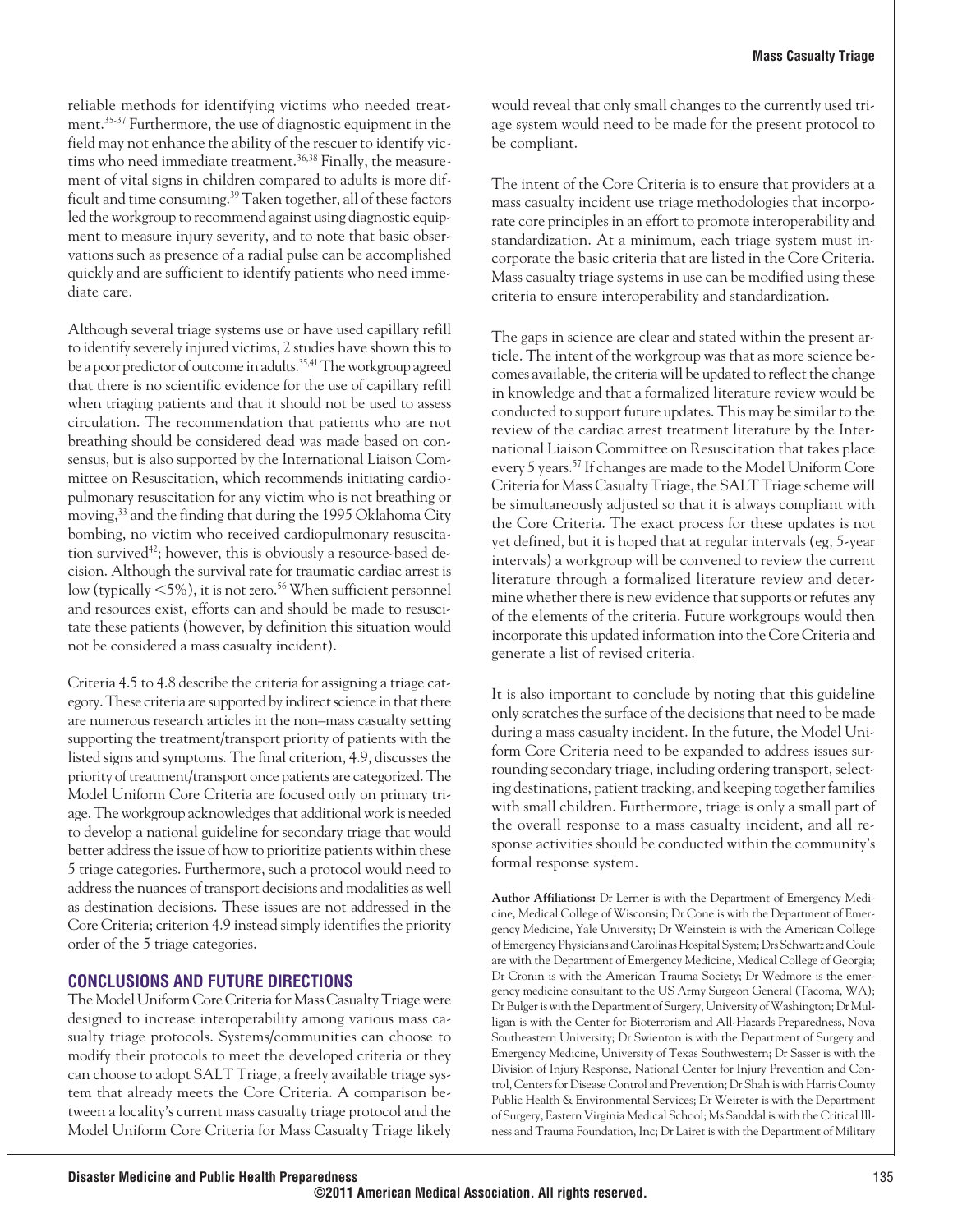#### **Mass Casualty Triage**

and Emergency Medicine, Uniformed Services University of Health Sciences; Dr Markenson is with the Center for Disaster Medicine, New York Medical College; Dr Romig is with the Division of Pediatric Emergency Medicine, Miami Children's Hospital; Mr Lord is with the National Commission on Children & Disasters; Dr Salomone is with the Department of Surgery, Emory University School of Medicine; Dr O'Connor is with the Department of Emergency Medicine, University of Virginia Health System; and Dr Hunt is with the Division of Injury Response, National Center for Injury Prevention and Control, Centers for Disease Control and Prevention.

**Correspondence:** Address correspondence and reprint requests to Dr E. Brooke Lerner, Department of Emergency Medicine, Medical College of Wisconsin, 9200 W Wisconsin Ave, Milwaukee, WI 53226 (e-mail: eblerner@mcw.edu).

Received for publication November 6, 2010; accepted May 10, 2011.

The findings and conclusions in this article are those of the authors and do not necessarily represent the views of the Centers for Disease Control and Prevention, the US Air Force, or the Department of Defense.

The study was supported by the Department of Health and Human Services, Centers for Disease Control and Prevention, Program 02195, "Terrorism Injuries: Information Dissemination and Exchange," Award No. U17CE001232. Dr Lerner was also partially supported by Centers for Disease Control and Prevention Grant R49/CE001175.

**Author Disclosures:** Author and workgroup member disclosures are listed in the Box.

#### **REFERENCES**

- 1. Jenkins JL, McCarthy ML, Sauer LM, et al. Mass-casualty triage: time for an evidence-based approach. *Prehosp Disaster Med*. 2008;23(1):3-8.
- 2. Lerner EB, Schwartz RB, Coule PL, et al. Mass casualty triage: an evaluation of the data and development of a proposed national guideline. *Disaster Med Public Health Prep*. 2008;2(Suppl 1):S25-S34.
- 3. Lerner EB, Schwartz RB, Coule PL, Pirrallo RG. Use of SALT triage in a simulated mass-casualty incident. *Prehosp Emerg Care*. 2010;14(1):21- 25.
- 4. Cone DC, Serra J, Burns K, MacMillan DS, Kurland L, Van Gelder C. Pilot test of the SALT mass casualty triage system. *Prehosp Emerg Care*. 2009;13(4):536-540.
- 5. SALT mass casualty triage: concept endorsed by the American College of Emergency Physicians, American College of Surgeons Committee on Trauma, American Trauma Society, National Association of EMS Physicians, National Disaster Life Support Education Consortium, and State and Territorial Injury Prevention Directors Association. *Disaster Med Public Health Prep*. 2008;2(4):245-246.
- 6. Wang T, Hung C. Appraisal of field triage in mass casualty incidents in Taipei. *Ann Disaster Med*. 2005;3:69-75.
- 7. Wallis LA, Carley S. Comparison of paediatric major incident primary triage tools. *Emerg Med J*. 2006;23(6):475-478.
- 8. Cone DC, Koenig KL. Mass casualty triage in the chemical, biological, radiological, or nuclear environment. *Eur J Emerg Med*. 2005;12(6):287- 302.
- 9. Baker D. Civilian exposure to toxic agents: emergency medical response. *Prehosp Disaster Med*. 2004;19(2):174-178.
- 10. Hodgetts T. Triage: A position statement. http://ec.europa.eu/echo/civil \_protection/civil/prote/pdfdocs/disaster\_med\_final\_2002/d6.pdf. Accessed July 21, 2010.
- 11. Kilner T, Hall FJ. Triage decisions of United Kingdom police firearms officers using a multiple-casualty scenario paper exercise. *Prehosp Disaster Med*. 2005;20(1):40-46.
- 12. Lee WH, Chiu TF, Ng CJ, Chen JC. Emergency medical preparedness and response to a Singapore airliner crash. *Acad Emerg Med*. 2002;9(3):194- 198.
- 13. Benson M, Koenig KL, Schultz CH. Disaster triage: START, then SAVE—a new method of dynamic triage for victims of a catastrophic earthquake. *Prehosp Disaster Med*. 1996;11(2):117-124.
- 14. Kragh JF Jr, Walters TJ, Baer DG, et al. Survival with emergency tourniquet use to stop bleeding in major limb trauma. *Ann Surg*. 2009;249(1): 1-7.
- 15. Kragh JF Jr, Walters TJ, Baer DG, et al. Practical use of emergency tourniquets to stop bleeding in major limb trauma. *J Trauma*. 2008;64(2) (Suppl):S38-S49, discussion S49-S50.
- 16. Kragh JF Jr, Littrel ML, Jones JA, et al. Battle casualty survival with emergency tourniquet use to stop limb bleeding. *J Emerg Med*. 2009;(August): 28 [Epub ahead of print].
- 17. Okumura T, Suzuki K, Fukuda A, et al. The Tokyo subway sarin attack: disaster management, Part 1: Community emergency response. *Acad Emerg Med*. 1998;5(6):613-617.
- 18. Kahn CA, Schultz CH, Miller KT, Anderson CL. Does START triage work? An outcomes assessment after a disaster. *Ann Emerg Med*. 2009;54(3): 424-430, 430, e1.
- 19. Holcomb JB, Niles SE, Miller CC, Hinds D, Duke JH, Moore FA. Prehospital physiologic data and lifesaving interventions in trauma patients. *Mil Med*. 2005;170(1):7-13.
- 20. Meredith W, Rutledge R, Hansen AR, et al. Field triage of trauma patients based upon the ability to follow commands: a study in 29,573 injured patients. *J Trauma*. 1995;38(1):129-135.
- 21. Garner A, Lee A, Harrison K, Schultz CH. Comparative analysis of multiplecasualty incident triage algorithms. *Ann Emerg Med*. 2001;38(5):541- 548.
- 22. de Ceballos JP, Turégano-Fuentes F, Perez-Diaz D, Sanz-Sanchez M, Martin-Llorente C, Guerrero-Sanz JE. 11 March 2004: The terrorist bomb explosions in Madrid, Spain—an analysis of the logistics, injuries sustained and clinical management of casualties treated at the closest hospital. *Crit Care*. 2005;9(1):104-111.
- 23. Bellamy RF. The causes of death in conventional land warfare: implications for combat casualty care research. *Mil Med*. 1984;149(2):55-62.
- 24. Brodie S, Hodgetts TJ, Ollerton J, McLeod J, Lambert P, Mahoney P. Tourniquet use in combat trauma: UK military experience. *J R Army Med Corps*. 2007;153(4):310-313.
- 25. Bellamy RF, Pedersen DC, DeGuzman LR. Organ blood flow and the cause of death following massive hemorrhage. *Circ Shock*. 1984;14(2):113- 127.
- 26. Doyle GS, Taillac PP. Tourniquets: a review of current use with proposals for expanded prehospital use. *Prehosp Emerg Care*. 2008;12(2):241-256.
- 27. Lee C, Porter KM, Hodgetts TJ. Tourniquet use in the civilian prehospital setting. *Emerg Med J*. 2007;24(8):584-587.
- 28. Barton ED, Epperson M, Hoyt DB, Fortlage D, Rosen P. Prehospital needle aspiration and tube thoracostomy in trauma victims: a six-year experience with aeromedical crews. *J Emerg Med*. 1995;13(2):155-163.
- 29. Davis DP, Pettit K, Rom CD, et al. The safety and efficacy of prehospital needle and tube thoracostomy by aeromedical personnel. *Prehosp Emerg Care*. 2005;9(2):191-197.
- 30. Eckstein M, Suyehara D. Needle thoracostomy in the prehospital setting. *Prehosp Emerg Care*. 1998;2(2):132-135.
- 31. Okumura T, Suzuki K, Fukuda A, et al. The Tokyo subway sarin attack: disaster management, Part 2: Hospital response. *Acad Emerg Med*. 1998; 5(6):618-624.
- 32. American College of Surgeons Committee on Trauma. *Advanced Trauma Life Support Program for Doctors: ATLS.* 8th ed. Chicago, IL: American College of Surgeons; 2008.
- 33. Part 2: Adult basic life support. *Circulation.* 2005;112(22\_suppl):III-5-III-16.
- 34. National Association of Emergency Medical Technitions. *PHTLS Prehospital Trauma Life Support (PHTLS: Basic & Advanced Prehospital Trauma Life Support).* St Louis, MO: Mosby Elsevier; 2007.
- 35. McManus J, Yershov AL, Ludwig D, et al. Radial pulse character relationships to systolic blood pressure and trauma outcomes. *Prehosp Emerg Care*. 2005;9(4):423-428.
- 36. Holcomb JB, Salinas J, McManus JM, Miller CC, Cooke WH, Convertino VA. Manual vital signs reliably predict need for life-saving interventions in trauma patients. *J Trauma*. 2005;59(4):821-828, discussion 828-829.
- 37. Burkle FM Jr, Newland C, Orebaugh S, Blood CG. Emergency medicine